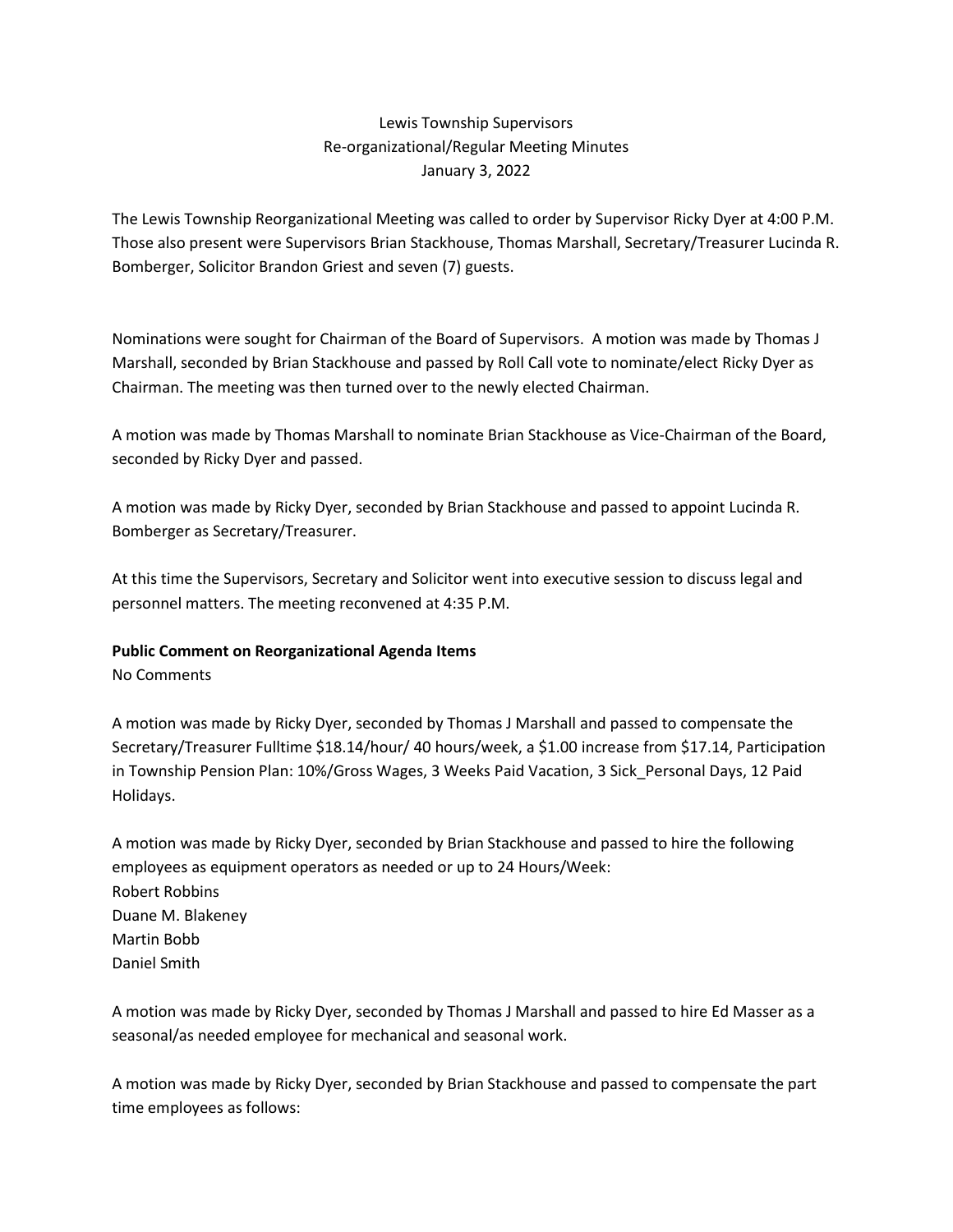Robert Robbins: \$14.20/hour to \$15.25/hour Duane M. Blakeney: \$16.42 to \$16.67/hour Martin Bobb: \$15.25/Hour to \$15.50/Hour Daniel Smith: \$15.00/Hour to \$15.25/Hour

A motion was made by Thomas J Marshall, seconded by Brian Stackhouse and passed to hire Ricky Dyer as Roadmaster/Equipment Operator parttime.

A motion was made by Ricky Dyer, seconded by Thomas J Marshall and passed to approve and appoint the following:

| $\frac{1}{2}$ | <b>Solicitor</b>                                   | <b>MPVH: Jonathan Dewald</b>                     |
|---------------|----------------------------------------------------|--------------------------------------------------|
| ❖             | <b>Municipal Engineer</b>                          | R.K. Webster Engineering                         |
| ❖             | <b>Vacancy Board Chairman</b>                      | <b>Karen Ulmer</b>                               |
| ❖             | <b>Zoning Enforcement Officer</b>                  | <b>Victor Marquardt/Code Inspections</b>         |
| ❖             | <b>Building Code Enforcement</b>                   | Code Inspections, Inc.                           |
|               | ❖ Sewage Enforcement Officer                       | <b>James Sanders</b>                             |
|               | A. 2022 Fee Schedule submitted by James Sanders    |                                                  |
| ❖             | <b>Alt. Sewage Enforcement Officer</b>             | <b>Kenneth Young</b>                             |
| ❖             | <b>Depositories</b>                                | <b>Muncy Bank &amp; Trust/ Woodlands Bank</b>    |
| ❖             | <b>Check Signers</b>                               | Lucinda R. Bomberger, Ricky Dyer &               |
|               |                                                    | <b>Brian Stackhouse</b>                          |
| ❖             | <b>Delinquent Tax Collector</b>                    | <b>Statewide Tax Recovery/ Tax Claims Bureau</b> |
| ❖             | <b>Delegates to PSATS Convention</b>               | <b>Supervisors, Secretary</b>                    |
| ❖             | <b>NCTCC Delegate</b>                              | Lucinda R. Bomberger                             |
| ❖             | <b>Lewis Township Planning Commission Members:</b> |                                                  |
|               | 1. Charles Axtman: Term Ending 12/31/24            |                                                  |

- **2. Alternate: Sam Easter: Term Ending 12/31/24**
- **3. Recording Secretary: Lucinda R. Bomberger**
- ❖ **Lewis Township Zoning Hearing Board Members:**
	- 1. **David Dershem: Term Ending 12/31/24**
	- 2. **Solicitor: Attorney Preston L. Davis**

A motion was made by Ricky Dyer, seconded by Brian Stackhouse and passed to approve and advertise the following meeting schedule for township business:

- A. **Supervisor's 2022 Regular Monthly Meetings:** February December First Wednesday of the month at 4:00 P.M.
- B. **Planning Commission 2022 Meetings:** January October on fourth Thursday evenings at 7:00 P.M., Thursday November 10, 2022 and Thursday December 8, 2022 at 7:00 P.M.
- C. **Zoning Hearings:** Third Thursday's at 7:00 P.M.

The reorganizational portion of the meeting was adjourned at 4:48 P.M. and the Supervisors regular monthly meeting was opened.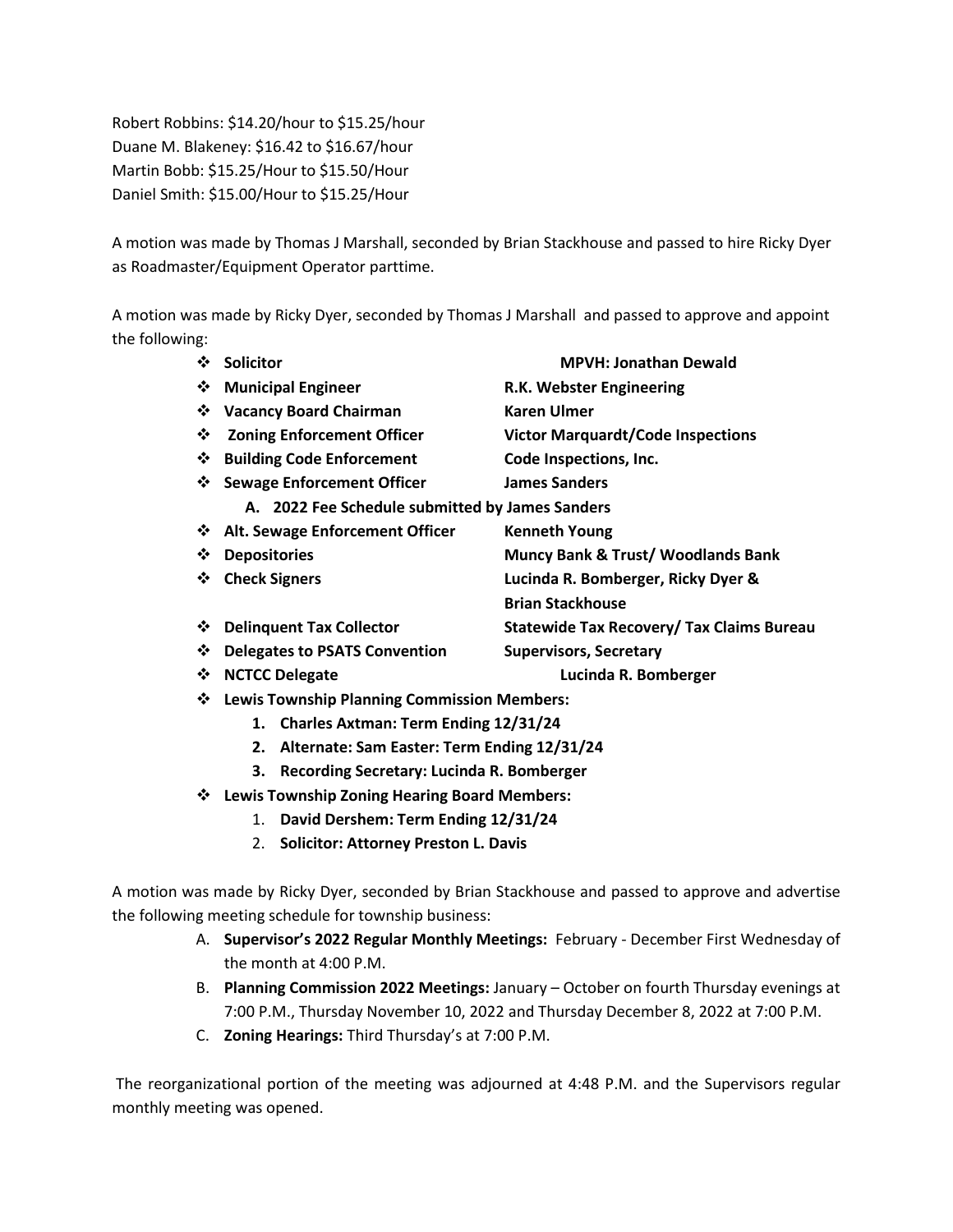A motion was made by Thomas J Marshall, seconded by Ricky Dyer and passed to approve the minutes from the December 1, 2021 Supervisors regular monthly meeting as written.

A motion was made by Ricky Dyer, seconded by Thomas J Marshall and passed to approve the December 2021 Financial Reports.

### **Public Comment**

No Comments

### **Township Reports**

### *Roadmaster*

Roadmaster Ricky Dyer reported that the road crew has been working on equipment repairs such as the chipper and bucket truck, tree trimming, a little bit of plowing and cindering, etc. Rick also shared that he met with Barry Garverick, our municipal services representative from PennDOT to look at some roads in the Township in much need of repair to gain his opinion and insight as to what the roads would need and estimated cost for each road. Rick will consider which roads will be priority based on need and funds available. Tom also mentioned that the roads in Pleasant View Estates are in need of tar and chipping as well or they will be a loss.

# *Treatment Plant Operator*

Operator Mike Koch said that they were still trying to get the bugs normalized. Mike also asked if the Township has discussed or contacted anyone about the tanks at the Five Points Plant. The last time they had the tanks pumped, they noticed the tanks were getting a little worse and will need to be repaired.

# *Secretary/ Treasurer*

Secretary/Treasurer Lucinda R. Bomberger reported on the following:

- Correspondence: James Sanders shared in his letter that he just turned 70 and will be looking to retire soon. There is someone taking SEO training that would be an option he is looking into. He would like to stay on as an alternate to finish out any projects that may be in the works at that time.
- Correspondence: Ron Clark, resident on Wolfe Blvd., in an email, thanked the Supervisors for putting up the speed limit signs. There was discussion about the signs needing to be taken down due to a traffic study needed to determine the speed limit or other signs needed as well as amending the Township's speed limit ordinance. Rick said he would take the signs down and talk to Mr. Clark. Lucinda will also reply to his email with the same information. Brian Stackhouse asked if it was 1 person driving fast or more than that? It was answered more than one.
- Lucinda asked for authorization to purchase a fireproof/waterproof safe/cabinet to store records that need to kept permanently and also a filing cabinet to store sewage planning and subdivision and land development plans. The cabinet currently in use is full to the maximum. The cost for these items is estimated around \$3,000 for the fireproof cabinet and \$850-\$950 for the filing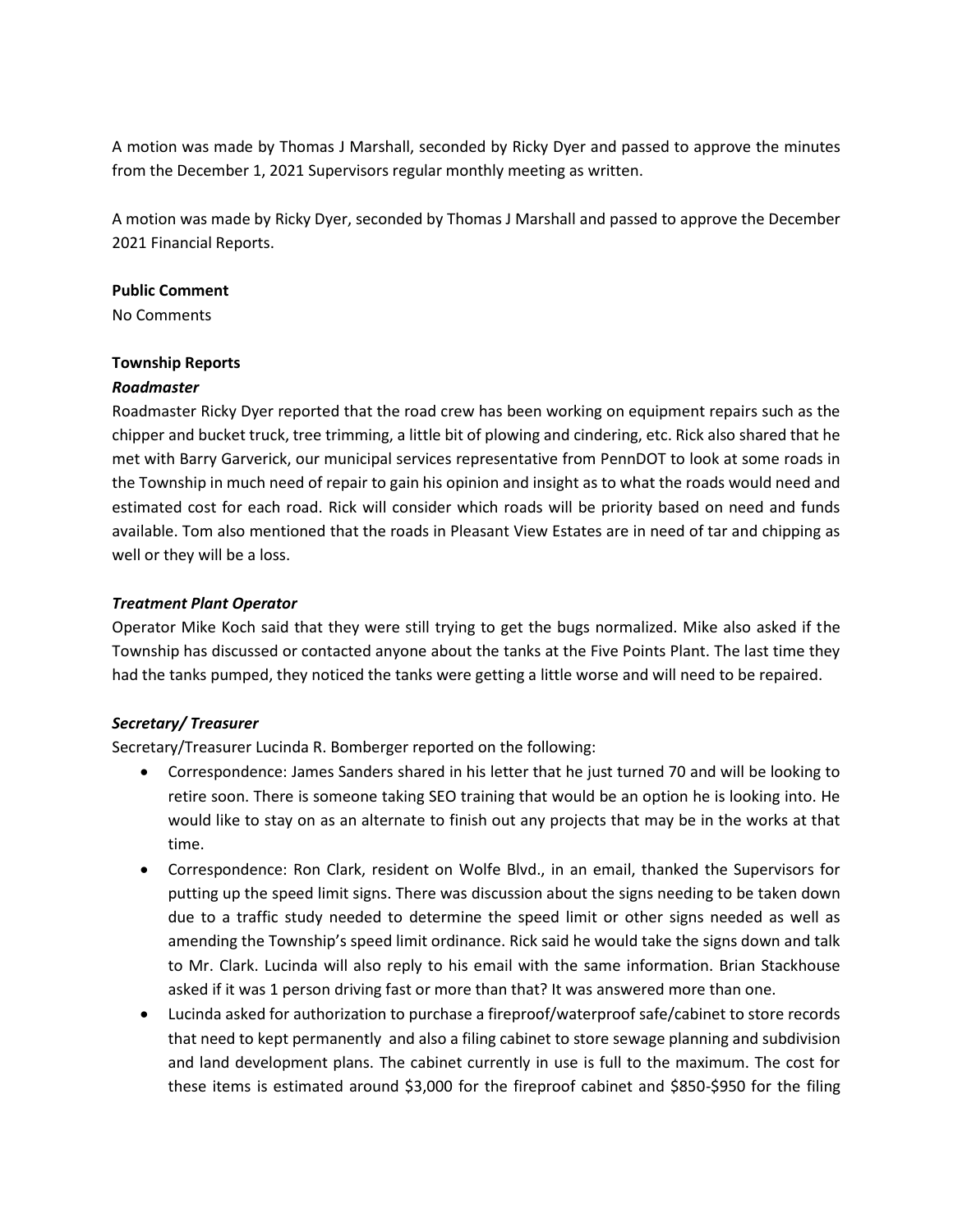cabinet depending on size. A motion was made by Ricky Dyer, seconded by Brian Stackhouse and passed to authorize the Secretary to purchase these items.

- The 2021 Audit is scheduled to begin January 10, 2022.
- Schell and Koch Road Sewer Project Update:
	- Pennvest Settlement was held December 21, 2021. The last item for closing, the UCC filing, has been received. The Township is now in disbursement status. HRG is in the process of preparing a disbursement request for our approval at our February meeting. There will be a disbursement for Pennvest and also DCED Small Water & Sewer Grant.
	- Pre-Construction Meeting will be held Tuesday, January 4, 2022 at 2:30 P.M. here at the Township Building.
	- Erin Threet, HRG, and the Secretary will prepare a letter to the Schell & Koch residents to go out in January to communicate details related to the project.
- Regionalization Sewer Project Update:
	- A walk through is scheduled for Tuesday, January 4, 2022 for final design work. Pennvest Closing is scheduled for November 2022.

# *Planning Commission*

Lucinda R Bomberger and Charles Axtman shared action taken by the Planning Commission at their December 9, 2021 meeting.

Lucinda and Charlie also presented the Planning Commission's Zoning Ordinance recommendations which included a zoning district map, use table and textual items regarding Home Animal Agriculture. There was discussion around the table of type of animals, amount of each and number of acres, mainly differentiating what is considered agriculture or pets? It was decided to forward the information to the Zoning Officer for his opinion.

# *Fire Board Representative*

Fire Board Representative Ricky Dyer shared the fire report submitted by Fore Chief Douglas Funk. Rick also shared about the difficulty in recruiting volunteers and not having enough people to respond to calls during the daytime hours.

# **Plan Submissions**

A motion was made by Ricky Dyer, seconded by Thomas J Marshall and passed to approve the Turbotville Produce Center's Land Development plan, Financial Security Agreement and Stormwater and Maintenance Agreement.

The Hoover Subdivision was tabled until the next meeting due to a revised plan not submitted for review.

A motion was made by Ricky Dyer, seconded by Thomas J Marshall and passed to conditionally approve an escrow/financial security agreement upon satisfaction of legal review of the Township Solicitor submitted by the LSF/Wenger Group. This is the final item needed for final approval of their Land Development.